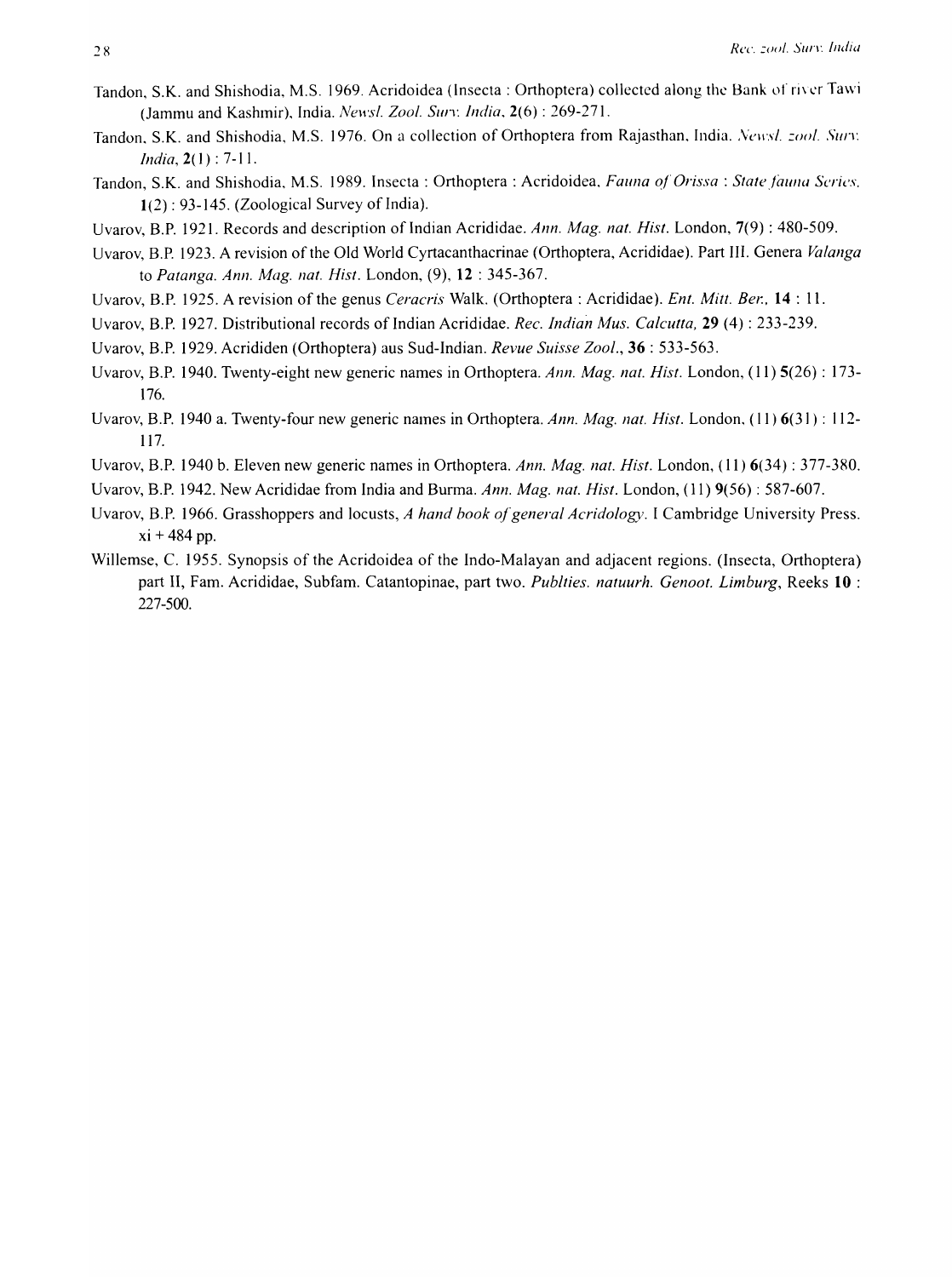

*Re('. :001.* Sun'. *India:* 111(Part-2) : 29-38,2011

# ON A COLLECTION OF CHALCIDOID WASPS (HYMENOPTERA : CHALCIDOIDEA) FROM MELGHAT WILDLIFE SANCTUARY OF MAHARASHTRA, INDIA

P. GIRISH KUMAR\*, T.C. NARENDRAN\* AND S.I. KAZMI

Zoological Survey of India, M-Block, New Alipore, Kolkata-700053, West Bengal, India E-mail: kpgiris@gmail.com;kazmisi@rediffmail.com *\*Systematic Entomology Laboratory, Department of Zoology, Universi(v of Calicut-67* 3635, *Kerala, India,* E-mail: drtcnarendran@yahoo.com

#### **INTRODUCTION**

Melghat Wildlife Sanctuary is a part of Melghat Tiger Reserve which is located in the northern part of Amravathi district of Maharashtra state in India. It forms an integral part of the Satpura- Maikal Ranges, where land folds and unfolds creating a distinctive and mystifying landscape of high hills and deep valleys. The forest is tropical dry deciduous in nature and dominated by teak plants. It occupies an area of 788.78 sq. km and located on longitude  $21°21'N$ , latitude 77°22' E. The Zoological Survey of India (ZSI) has initiated programmes for survey and collection of insects (and other animals) from protected areas such as Wildlife sanctuaries, National Parks, etc. Under this programme, scientists of ZSI made surveys and collection of chalcidoid wasps from the Melghat Wildlife Sanctuary (MWS). There is no study of chalcidoid Hymenoptera from the MWS, except for recent descriptions of three pteromalid species by Narendran & Girish Kumar (2009). In this paper we record 20 species of chalcidoids (l0 species of Eulophidae, 2 species of Eupelmidae and 8 species of Pteromalidae) from MWS. The collections were made from such areas as Semodah, Makhala and Kolkaz. All the specimens are deposited at the 'National Zoological Collections' of the Hymenoptera section, Zoological Survey of India, Kolkata (NZSI).

#### MATERIAL AND METHODS

The collected specimens were card-mounted and curated using the methods mentioned by Narendran (2001). The specimens were studied under Leica M6 stereozoom microscope (Switzerland) and the photos were taken by using Samsung PL50 digital camera (China) with 10.2 mega pixels.

*The following abbreviations are used in the text* :  $F1-F3$  = Funicular segments 1 to 3; MS = Malar sulcus;  $MV = Marginal vein$ ;  $OOL = Ocellocular line$ ;  $POL =$ Postocellar line; SMV = Submarginal vein; STV = Stigmal vein;  $T1-T3 =$  Gastral tergites 1 to 3.

*Abbreviations for the Depositories:* BMNH = The Natural History Museum, London, SW7 5BD, England; DEI = Institute fur pflanzenschutz fur Schung, Germany;  $FRI$  = Forest Research Institute, Dehradun; NMP = Norodni Museum v Praze, Prague, Czech Republic; NZSI = National Zoological Collections of the Hymenoptera section, Zoological survey of India, Kolkata; QMB = Queensland Museum, Brisbane, Australia;  $SEA = School of Entomology, St. John's$ College, Agra, India; UMO = University Museum, Oxford, England; USNM = United States National Museum, Washington DC, USA;  $ZSIK =$  Western Ghats Regional Centre, Zoological Survey of India, Kozhikode, Kerala, India.

#### RESULTS AND DISCUSSION

A total of 20 species were identified of which 10 species belongs to the family Eulophidae, 2 species belongs to the family Eupelmidae and 8 species belongs to the family Pteromalidae. Of these 20 species, 3 species of pteromalids were recently described. The informations on chalcidoid fauna of Maharashtra is very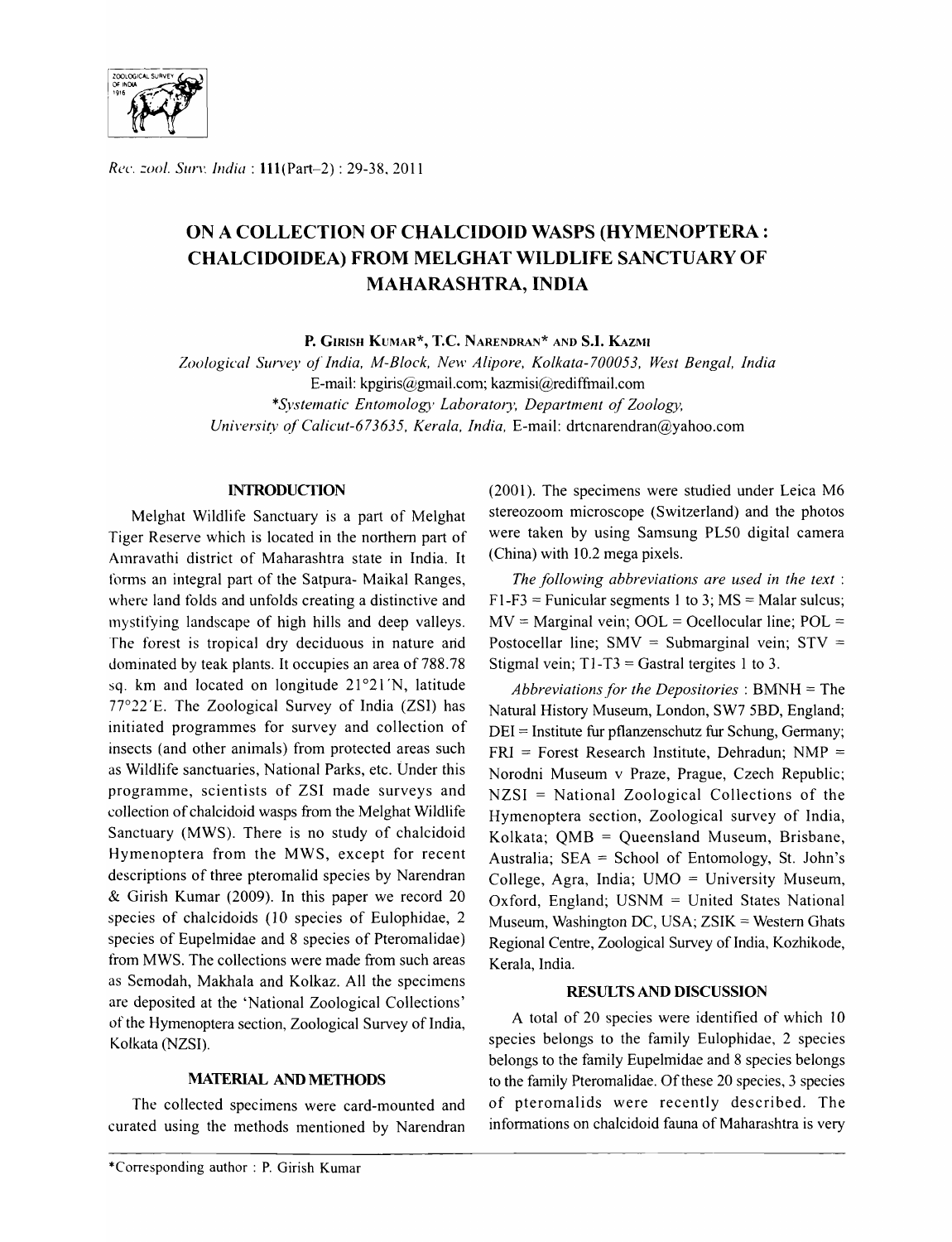scanty and fragmentary. 187 species are recorded from the state so far (Noyes, 2003 last updated October, 2010). In this paper, IS species are found out to be the new records from Maharashtra state. It is extremely important to explore the faunal diversity of Sanctuaries and other protected areas like MWS to find out more and more number of described and undescribed species.

### SYSTEMATIC ACCOUNT

Order HYMENOPTERA Superfamily CHALCIDOIDEA Family EULOPHIDAE

### *1. Aprostocetus microcosm us* (Girault)

### (Plate 1-1)

- 1888. *Aprostocetus granulatus* Ashmead, 105, Syntype Female, USA: Florida (USNM).
- 1917. *Tetrastichus microcosmus* Girault, 316. Replacement name for *granulatus* Ashmead.
- 1981. *Tetrastichus asperculus Graham, 2, Holotype Female,* Madeira (UMO).

2002. *Aprostocetus microcosmlls* (Girault) : Zhu *et al.,* 598.

2007. *Aprostocetus granulatus* Ashmead: Narendran, 59.

*Diagnosis* : Female. Body black, antenna brown, legs honey yellow except at apical tarsal segments brown, wings hyaline; mesosoma moderately arched dorsally, with propodeum slopping at *4So* to *Soo;*  midlobe of mesoscutum very slightly longer than broad; dull with moderately fine, slightly raised reticulations; scutellum slightly more than half as long as mesoscutum, reticulations like that of mesoscutum but finer; gaster lanceolate, about 3.Sx as long as broad, nearly half as long as head plus mesosoma but slightly narrower than mesosoma, strongly acute, slightly acuminate, longest setae of each circus 2x length of next one, sinuate.

*Material examined:* 1 Female, India: Maharashtra, Amravathi dist., Melghat Wildlife Sanctuary, Semodah, 22.ix.2007, colI. Girish Kumar, P. (NZSI, Regd. No. 10S191 H3). 1 Female, same data except the collection locality is Kolkaz (NZSI, Regd. No. 10520/H3).

*Host: Hyparrhenia hirta* (Linnaeus) (Family : Poaceae) (Narendran, 2007).

*Distribution:* India: lharkhand, Kamataka, Kerala, Maharashtra (new record), Tamil Nadu.

*Elsewhere:* Australia, Canary Islands, Cape Verde Islands, China, Europe, Madeira, USA, Trinidad and Tobago.

# *2. Aprostocetus kuriani* (Husain & Khan) (Plate 1-2)

1954. *Syntomosphyrum israeli* Kurian, 131, Male, Female,

India: Cuttak (SEA?). Preoccupied by Mani & Kurian (1953).

- 1986. *Tetrastichus kuriani* Husain & Khan, 239. Replacement name for S. *israeli* Kurian.
- 2003. *Aprostocetlls kllriani* (Husain & Khan) : Noyes, Universal Chalcidoidea Database.
- 2007. *Aprostocetus kuriani* (Husain & Khan) : Narendran, 71.

*Diagnosis:* Female. Body reddish brown to black with metallic greenish blue luster; legs yellowish brown with hind coxa dorsally black; antenna with 1 anellus; postocellar line 1.5x ocellocular line; forewing 2.4x as long as broad; MV 3.0Sx as long as STY; hind femur 1.2Sx as long as wide; gaster 1.5x as long as mesosoma, laterally compressed; ovipositor long exerted from ventrally far ahead of abdominal tip.

*Material examined:* 1 Female, India: Maharashtra, Amravathi dist., Melghat Wildlife Sanctuary, Semodah, 22.ix.2007, coll. Girish Kumar, P. (NZSI, Regd. No. 10521/ H3). 1 Female, same data except locality is Makhala (NZSI, Regd. No. 10S22/H3). 12 Females, same data except locality is Kolkaz (NZSI, Regd. Nos. 10523/H3 to 10534/H3).

*Host* : Eggs of the moth *Schoenobius* sp. (Lepidoptera: Crambidae) (Narendran, 2007).

*Distribution* : India : Orissa, Maharashtra (new record).

# 3. *Aprostocetus vatiata* Narendran (Plate 1-3)

2007. *Aprostocetus vatiata* Narendran, 103, Holotype Female, India: Aligarh (NZSI).

*Diagnosis* : Female. Body dark brown with lower frons, mesopleuron, metapleuron, coxae, gastral tergites light brown; legs (except dark brown coxae) pale yellow with fourth tarsal segment and pretarsi brown; antenna with 2 anelli; mesoscutum with 3 adnotaular setae on either side; SMV with 3 dorsal setae; MV 2.83xas long as STY.

*Material examined:* 1 Female, India: Maharashtra, Amravathi dist., Melghat Wildlife Sanctuary; Semodah, 22.ix.2007, coll. Girish Kumar, P. (NZSI, Regd. No. 10535/ H3).

*Host* : Coccids (Scale insects) on *Euphorbia* sp. (Family: Euphorbiaceae) (Narendran, 2007).

*Distribution* : India : Kerala, Maharashtra (new record), Uttar Pradesh, West Bengal.

# *4. Neotrichoporoides arunima* Narendran (Plate 1-4)

2007. *Neotrichoporoides arunima* Narendran, 146, Holotype Female, India: Aligarh (NZSI).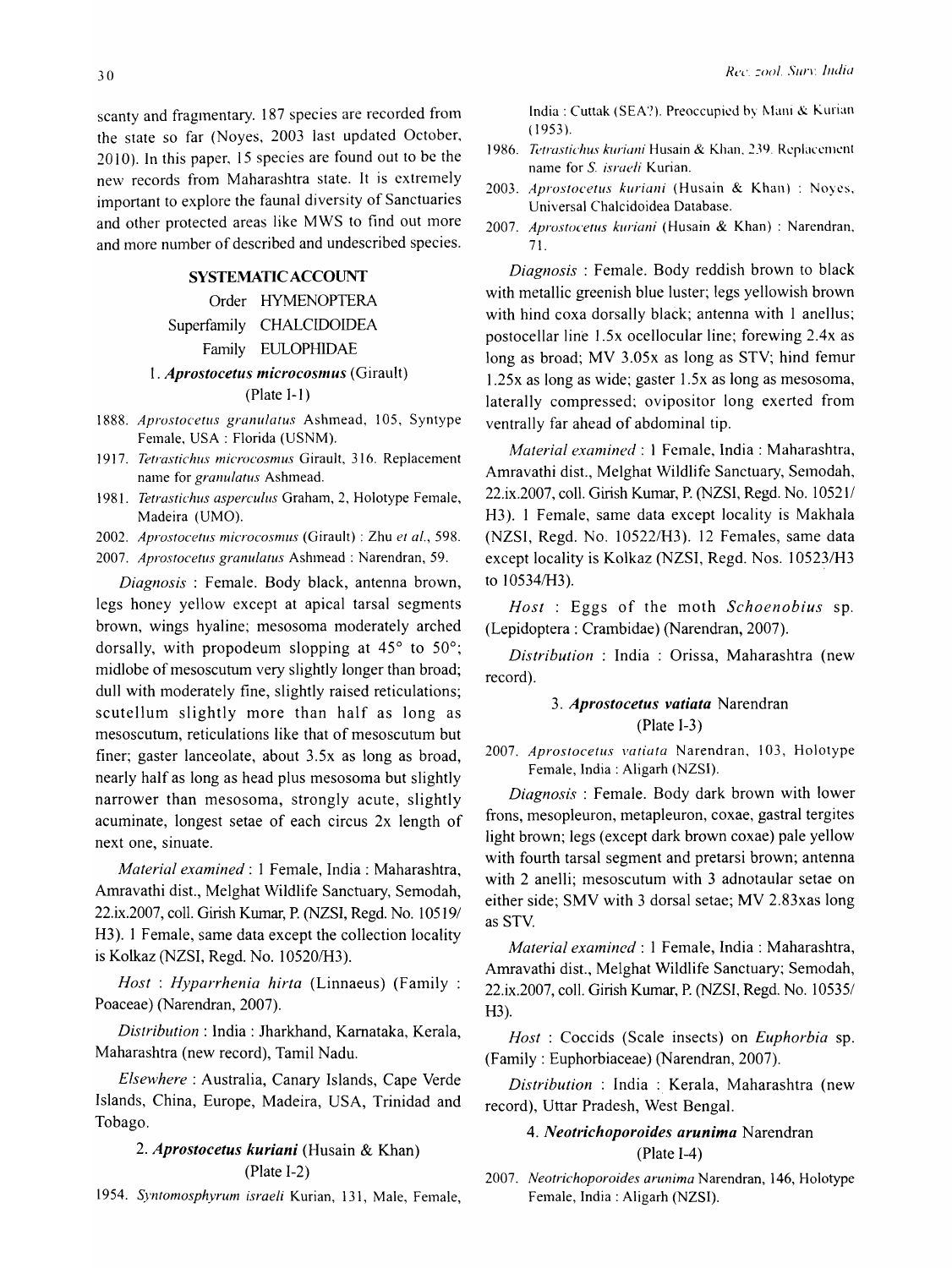*Diagnosis*: Female. Head and mesosoma mostly brilliant metallic green, gaster dark metallic green; scape not exceeding above level of vertex; pedicellus  $3x$  as long as broad; fovea of malar sulcus not reaching half length of malar sulcus: midlobe of mesoscutum with one row of 3 adnotaular setae on either side; scutellum with 3 pairs of setae; SMV with 5 dorsal setae; MV  $8.5x$ as long as STY; hypopygium not reaching middle of gaster.

*,\foll'l'ial examined:* 1 Female, India: Maharashtra, Amravathi dist., Melghat Wildlife Sanctuary, Kolkaz, 22.ix.2007, coll. Girish Kumar, P. (NZSI, Regd. No. 10536/ H3). J Females, same data except locality is Semodah. (NZSL Regd. Nos. I05371H3 to l0539/H3).

*Host:* Unknown.

*Distribution* : India : Kerala, Maharashtra (new record), Uttar Pradesh.

#### *5. Neotrichoporoides beonus* Narendran (Plate 1-5)

*2006. Neotrichoporoides heonlls* Narendran, in Narendran *et al..* 5. Holotype Female, India: Kohinoor (near Calicut University Campus) (NZSI).

*Diagnosis:* Female. Upper half of head dark brown with metallic green reflections; a line adjacent to eye brownish yellow; lower half of frons, gena and temples brownish yellow: antenna dark brown with scape and under side of pedicel pale yellow; pronotum, mesoscutum, scutellum and propodeum metallic green; pronotal panel, meso and metapleuron pale brownish yellow; axilla pale brownish yellow with middle part metallic green; sides of lateral lines of scutellum pale brownish yellow; legs pale yellow with hind coxa and basal half of mid coxa pale yellowish brown and hind femur with pale brownish tinch medially; pretarsi and fourth tarsal segment of all legs dark brown; gaster black with base yellow; wings hyaline; midlobe of mesoscutum with 2 rows of adnotaular setae, outer row of 6 and inner row of 3 setae; forewing ( excluding fringe) about 3.7x as long as wide.

*Material examined:* 4 Females, India: Maharashtra, Amravathi dist., Melghat Wildlife Sanctuary; Semodah, 22.ix.2007, colI. Girish Kwnar, P. (NZSI, Regd. Nos. 105401 H3 to 10543/H3).

#### Host: Unknown.

*Distribution : India : Delhi, Kerala, Maharashtra* (new record), Tamil Nadu.

### *6. Neotrichoporoides doproides* Narendran (plate 1-6)

*2007. Neotrichoporoides doproides* Narendran, 153, Holotype Female, India: Siruvani forest (NZSI).

*Diagnosis:* Female. Brown with the following parts otherwise: head, lower frons, gena, posterior half of dorsum of pronotum, sides of pronotum, tegula, legs, base of gaster pale yellow, mesosomal dorsum with slight metallic green reflections on some parts; scape not exceeding vertex; clava distinctly longer than F1; F] 1.5-1.83x as long as pedicellus; midlobe of mesoscutum with 3 adnotaular setae on either side, middle seta being a little inside of other setae; posterior pair slightly longer than others; forewing 2.5x as long as broad; SMY with 5 dorsal setae; speculum relatively small.

*Material examined:* 2 Females, India: Maharashtra, Amravathi dist., Melghat Wildlife Sanctuary; Semodah, 22.ix.2007, coll. Girish Kumar, P. (NZSI, Regd. Nos. 10544/ H3 and 10545/H3).

*Host:* Unknown.

*Distribution* : India : Kerala, Maharashtra (new record), Tamil Nadu.

### *7. Tetrastichus epi/achnae* (Giard) (Plate 1-7)

- *1896. Lygellus epilachnae* Giard, 839, Syntypes, France: Saint-Roch, near Valenciennes (not located).
- *1940. Tetrastichus jablonowskii* Szelenyi, 86, Holotype Female, Hungary: Budapest, Harmashatarhegy, (Synonymised with *epilachnae by* Domenichini (1966), 92.

*2007. TetrastichliS epilachnae* (Giard) : Narendran, 256.

*Diagnosis:* Female. Body black with weak bluish or greenish tinge; antenna with I anellus; F2 1.4-1.43x as long as broad; clava about as long as F2 and F3 combined; mesoscutum with distinct median line; SMY with single dorsal seta; costal cell of forewing very narrow, more than lOx as long as broad.

*Material examined:* 3 Females, India: Maharashtra, Amravathi dist., Melghat Wildlife Sanctuary, Makhala, 22.ix.2007, coll. Girish Kumar, P. (NZSI, Regd. Nos. 10546/ H<sub>3</sub> to 10548/H<sub>3</sub>). 6 Females, same data except locality is Semodah (NZSI, Regd. Nos. 10549/H3 to 10554/H3).

*Host: Simmondsius pakistanensis* Ahmad & Ghani (Coleoptera: Coccinellidae), *Epilachna* beetles (Coleoptera: Coccinellidae) (Narendran, 2007).

*Distribution* : India : Assam, Karnataka, Kerala, Maharashtra (new record), Tamil Nadu, West Bengal.

*Elsewhere* : Bulgaria, Croatia, Europe, France, Hungary, Iran, Italy, Macedonia, Morocco, Netherlands, Pakistan, Slovakia, Sweden, Old USSR, Yugoslavia.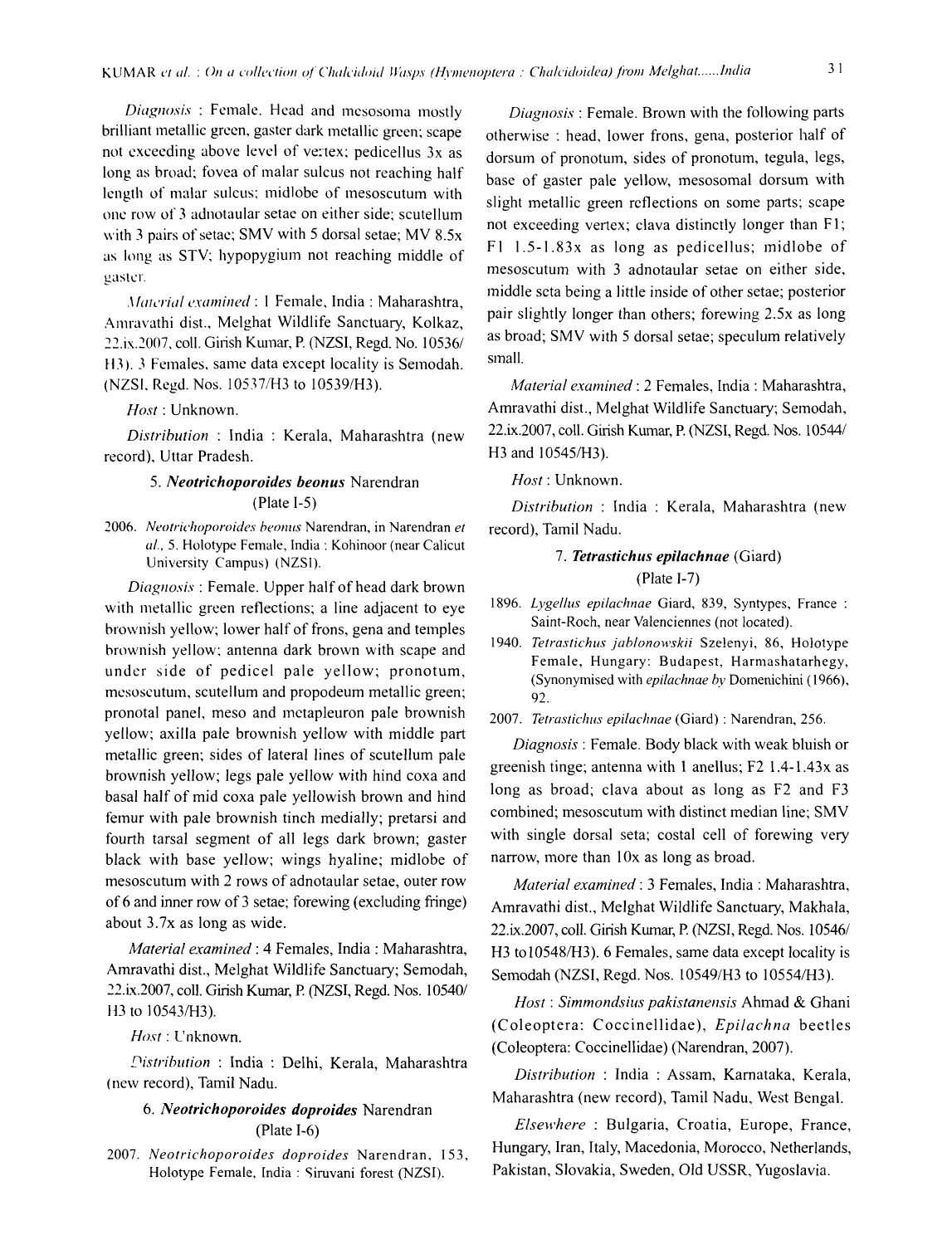# 8. **Tetrastichus taprobanensis** Ranaweera (Plate 1-8)

- 1950. *Tetrastichus taprobanensis Ranaweera, (1947)*, 10. Holotype Female, Sri Lanka (FRI).
- 2007. Tetrastichus taprohanensis Ranaweera : Narendran. 290.

*Diagnosis:* Female. Body metallic blue with green reflections; legs pale cream colored with coxae and major part of femora concolorous with mesosoma; head as broad as mesosoma; ocelli surrounded by a groove which extends on sides to the eye; antennal scape reaching front ocellus, more than 2x as long as broad; funicular segments subequal in length; mesoscutum with complete median line.

*Material examined:* 1 Female, India: Maharashtra, Amravathi dist., Melghat Wildlife Sanctuary, Makhala, 22.ix.2007, colI. Girish Kumar, P. (NZSI, Regd. No. 105551 H3).

*Host* : *Darna nararia* Moore (Lepidoptera : Limacodidae) on tea plant *Camellia sinensis* (Linnaeus) (Family: Theaceae) (Narendran, 2007).

*Distribution* : India : Kerala, Maharashtra (new record).

*Elselvhere:* Sri Lanka.

# *9. Tetrastichus tunicus* Narendran (Plate 1-9)

*2007. Tetrastichus tunicus* Narendran, 293, Holotype Female, India: Calicut University Campus (ZSIK).

*Diagnosis* : Female. Head, mesosoma and gaster black with metallic blue reflections; antenna with 1 anellus; F1 shorter than F2; mesoscutum with distinct median line, 4 adnotaular setae on each side; costal cell a little shorter than MV; SMV with single dorsal seta; gaster distinctly longer than mesosoma.

*Material examined:* 1 Female, India: Maharashtra, Amravathi dist., Melghat Wildlife Sanctuary, Semodah, 22.ix.2007, coll. Girish Kumar, P. (NZSI, Regd. No. 10556/ H3).

*Host:* Eggs of Cockroaches? (Narendran, 2007).

*Distribution* : India : Kerala, Maharashtra (new record).

# 10. *Elasmus viridiscutellatus* Verma & Hayat (Plate 1-10)

- *2002. Elasmus viridiscutellatus* Verma & Hayat, in Verma *et al.,* 270, Holotype Female, India: Mumbai (BMNH).
- 2008. Elasmus viridiscutellatus Verma & Hayat : Narendran *et aI., 3.*

*Diagnosis* : Female. Body blackish with greenish blue reflection on frontovertex, pronotum and mesoscutum, more intense on scutellum, propodcum less bluish; pleura black with greenish reflections, tegula metallic dark; posterior extension of metanotum hyaline except at base yellowish; flagellum dark brown covered with short black setae; mid coxa and femur largely yellow; hind femur yellowish with blackish margins; gaster blackish dorsally with bluish green reflections at base of T1 and with narrow, dusky yellow stripes at apices of tergites 1-4; wings hyaline; pedicel slightly shorter than F1.

*Materiat'examined:* 1 Female, India: Maharashtra, Amravathi dist., Melghat Wildlife Sanctuary; Semodah, 22.ix.2007, coll. Girish Kumar, P. (NZSI, Regd. No. 105571 H3).

*Host:* The larvae of the Rice Leaf Roller, *Cnaphalocrosis medinalis* (Guenee) (Lepidoptera: Crambidae) (Verma *et at.,* 2002).

*Distribution* : India : Andhra Pradesh, Bihar, Maharashtra, Tamil Nadu, West Bengal.

#### Family EUPELMIDAE

# 11. *Eupelmus (Eupelmus) testaceiventris*  (Motschulsky) (Plate II-II)

*1863. Callimome ceylonica* Motschulsky, 47, Syntypes, Sri Lanka.

- *1863. Roprocerus testaceiventris* Motschulsky, 49, Syntypes, Sri Lanka.
- 1965a. *Eupe/mus testaceiventris* (Motschulsky) : Boucck, 543- 554.
- *2000. Eupelmus (Eupelmus) testaceiventris* (Motschulsky) : Askew & Nieves-Aldrey, 55-56.

*Diagnosis:* Female. Macropterous; antenna black; head and thorax metallic green; gaster yellow; legs yellow except forecoxa concolorous with thorax; ovipositor dark brown at base and apex, pale yellow in middle; metanotum with posterior margin produced into plical depression of propodeum; forewing without linea clava; ovipositor length 0.70x length of gaster.

*Material examined:* 1 Female, India: Maharashtra; Amravathi dist., Melghat Wildlife Sanctuary, Makhala, 22.ix.2007, colI. Girish Kumar, P. (NZSI, Regd. No.1 06281 H3). 19 Females, same data except locality is Kolkaz (NZSI, Regd. Nos. 10629/H3 to 10647/H3).

*Host:* The Sorghum midge *Contarinia sorghicola*  (Coquil-Iett) (Diptera : Cecidomyiidae) and the mango leaf gall midge *Procontarinia matteiana* Kieffer & Cecconi (Diptera : Cecidomyiidae) (Noyes, 2003).

*Distribution* : India : Maharashtra (new record), West Bengal.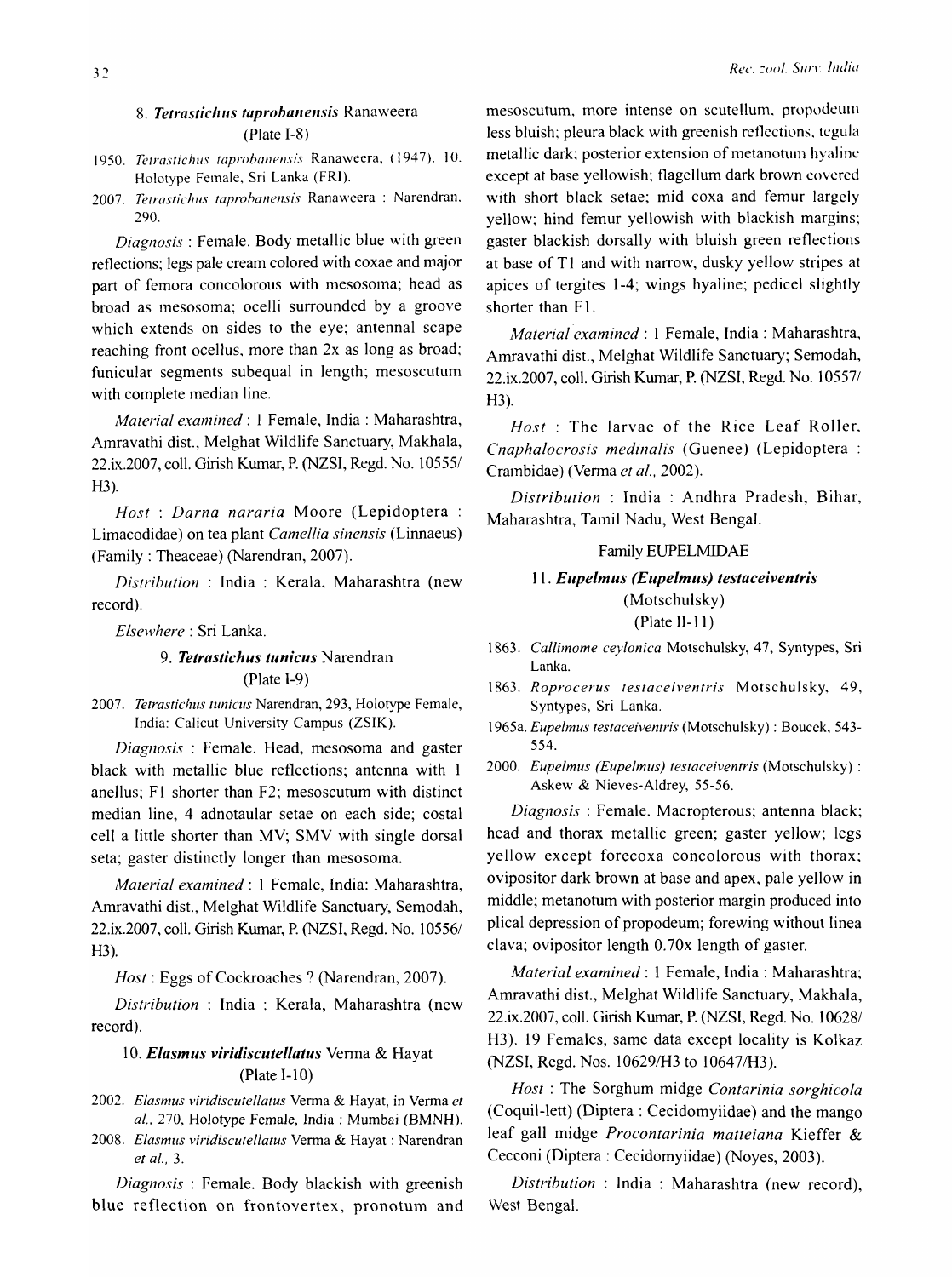One report of this species from India without mentioning the state in CIBC Annual Report 1984-1985 : 30, Commonwealth Agricultural Bureaux, Slough, U.K.

Elsewhere: Afrotropical, Australia, Canary Islands. Croatia, Cyprus, Oman, Spain, Sri Lanka.

### 12. Neanastatus cinctiventris Girault  $(Place II-12)$

- 1913. Neanastatus cinctiventris Girault, 35, Syntype Female, Australia (QMB).
- 1926. Metaplopoda grallaria Masi, 276. Female, Taiwan (DEI) (Boucek, 1988 synonymised).

Diagnosis: Body black; head metallic green; mesoscutum medially, pronotum often medially, fore coxa, middle leg except apical three tarsal segments, apical half of hind coxa, hind femur at its base and apex, pale or white yellow; antenna, mandible, apical four tarsal segments dark brown, rest of foreleg pale brownish yellow; hind basitarsi white; forewing with an infuscation starting before STV; gaster longer than mesosoma; T1-T3 with posterior margin medially incised; last tergite narrow conical; ovipositor sheath slightly exserted.

Material examined : 1 Male, India : Maharashtra; Amravathi dist., Melghat Wildlife Sanctuary, Makhala, 22.ix.2007, coll. Girish Kumar, P. (NZSI, Regd. No. 10648/  $H3$ ).

*Host*: The rice gall midge *Orseolia oryzae* (Wood-Mason) (Diptera: Cecidomyiidae) (Noyes, 2003).

Distribution: India: Andhra Pradesh, Madhya Pradesh, Maharashtra (new record). Orissa, Tamil Nadu.

Elsewhere: Australia, China, Sri Lanka, Taiwan, Thailand.

#### Family PTEROMALIDAE

# 13. Chlorocytus amaravathicus Narendran & Girish Kumar

#### (Plate II-13)

2009. Chlorocytus amaravathicus Narendran & Girish Kumar, 33, Holotype Female, India: Melghat Wildlife Sanctuary (NZSI).

Diagnosis : Female. Bright metallic green; antennal funicle dark brown; anelli, pedicel and scape brownish yellow; all coxac metallic green, remainder of legs pale vellow except brown last tarsal segment and pretarsi; wings hyaline; scape slightly exceeding level of vertex; propodeal plicae absent; forewing with speculum open below; relative lengths of SMV = 23, MV = 17, PMV = 11.3,  $STV = 5.6$ ; metasomal length subequal to head plus mesosoma combined; hypopygium reaching middle of gaster.

Material examined : Holotype : Female, India : Maharashtra; Amravathi dist., Melghat Wildlife Sanctuary, Semodah, 22.ix.2007, coll. Girish Kumar, P. (NZSI, Regd. No. 12362/H3). 2 Female, Paratypes of same data (NZSI, Regd. Nos. 12363/H3 & 12364/H3).

Host: Unknown.

Distribution: India: Maharashtra.

### 14. Colotrechnus melghaticus Narendran & Girish Kumar  $(Place II-14)$

2009. Colotrechnus melghaticus Narendran & Girish Kumar, 29, Holotype Female, India : Melghat Wildlife Sanctuary (NZSI).

Diagnosis: Female. Dark metallic blue; antenna black with scape pale yellow, all coxae black with slight metallic bluish green tinge and with apex slightly pale; all femora brownish black with apices pale yellow; all tibiae blackish brown with bases and apices pale yellow; all tarsi pale white with pretarsi dark brown; wings hyaline; scape 2.55x as long as F1; head width in anterior view 1.56x distance between front ocellus and lower clypeal margin; pronotum as long as half length of mesoscutum in dorsal view; forewing 2.39x as long as broad; PMV 1.46x as long as STV; MV 2.75x as long as PMV; hind femur 1.5x as long as hind coxa; metasoma 1.77x as long as mesosoma; ovipositor sheath exerted, 0.64x as long as last tergite.

Material examined : Holotype : Female, India : Maharashtra; Amravathi dist., Melghat Wildlife Sanctuary, Semodah, 22.ix.2007, coll. Girish Kumar, P. (NZSI, Regd. No. 12365/H3).

Host: Unknown.

Distribution: India: Maharashtra.

# 15. Homoporus maharashtriensis Narendran & Girish Kumar  $(Place II-15)$

2009. Homoporus maharashtriensis Narendran & Girish Kumar, 30, Holotype Female, India: Melghat Wildlife Sanctuary (NZSI).

Diagnosis: Female. Head and mesosoma black; gaster yellow, with brown marking on sides and faint marking on middle; ovipositor sheath black; antenna brownish yellow with scape and pedicel more yellowish; fore coxa black; mid and hind coxae completely yellow; fore femur black with base and apex yellow; mid and hind femora, all tibiae and tarsi yellow; pretarsi brown; wings hyaline; lower margin of clypeus weakly emarginated; scape distinctly longer than eye length; clava  $3.25x$  as long as preceding segment; POL 1.25 $x$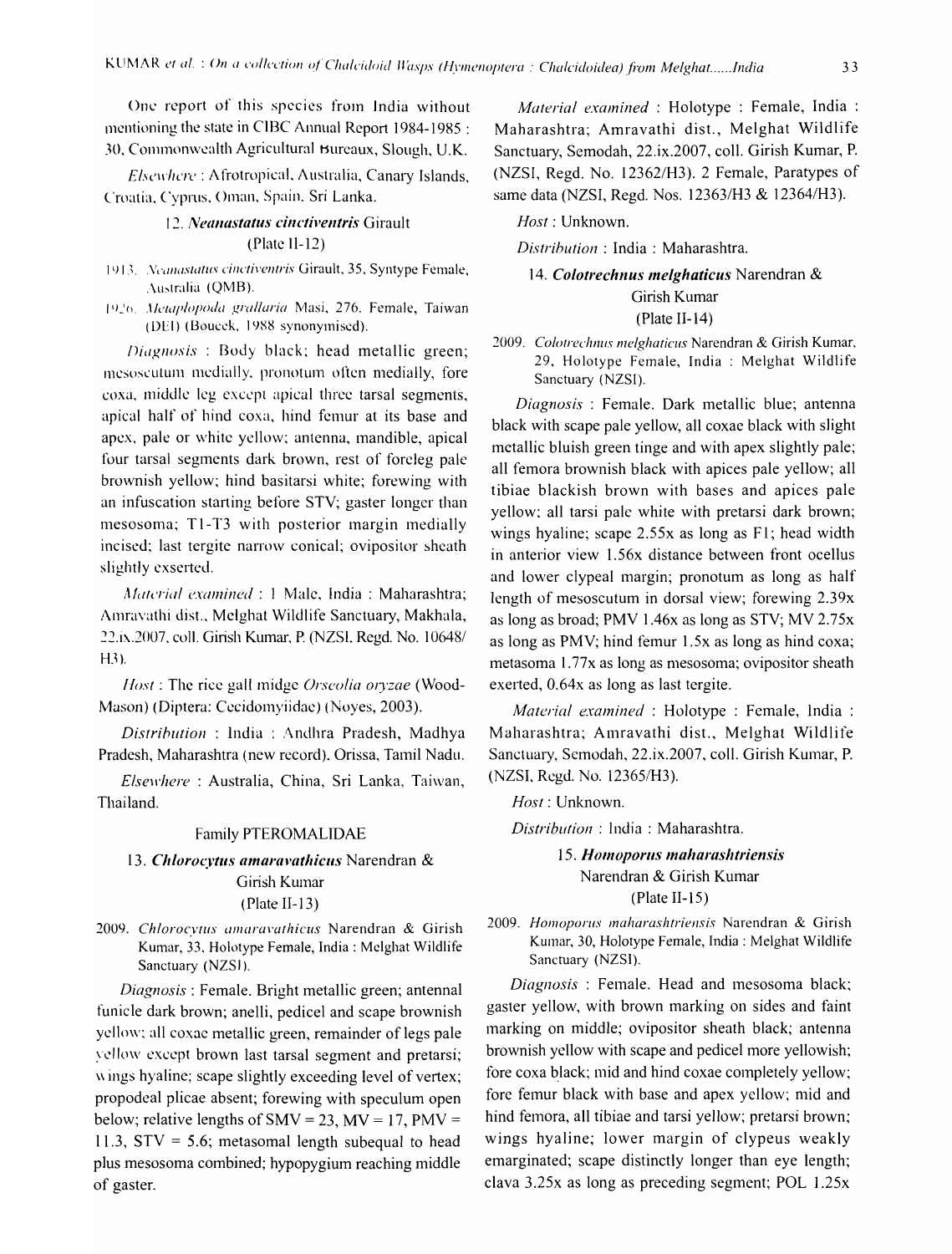OOL: propodeum without median carina; prepectus with two or three small pits. not smooth; MY 1.58x as long as PMY; PMY 1.9x as long as STY; metasoma elongate, ovate with a very short petiole visible dorsally; gaster longer than mesosoma; hind margin of all tergites straight; ovipositor sheath slightly protruding out; hypopygium reaching middle of gaster.

*Material examined* : Holotype : Female, India : Maharashtra; Amravathi dist., Melghat Wildlife Sanctuary, Semodah, 22.ix.2007, colI. Girish Kumar, P. (NZSI, Regd. No. *12366/H3).* Paratype: One female of the same data of holotype (NZSI, Regd. No. 12367/H3).

*Host:* Unknown.

*Distribution:* India: Maharashtra.

# *16. Mesopolobus harithus* Sureshan & Narendran (Plate II-16)

*2002. MesopolobliS harithus* Sureshan & Narendran, 84, Holotype Female, India: Silent Valley National Park (ZSIK).

*Diagnosis:* Female. Head and mesosoma metallic green with golden reflections; gaster darker; antenna pale brown; legs with coxae concolorous with mesosoma, remainder testaceous with tips of tarsi brown; femora darker; tegulae brown; wings hyaline; scape reaching median ocellus, temple length 0.6x eye length; metasoma little longer than head plus mesosoma; hypopygium reaching little beyond half length of gaster.

*Material examined:* 1 Female, India: Maharashtra, Amravathi dist., Melghat Wildlife Sanctuary, Semodah, 22.ix.2007, coll. Girish Kumar, P. (NZSI, Regd. No. 10649/ H3). 1 Female, same data except the collection locality which is Makhala (NZSI, Regd. No.1 0650/H3).

*Host:* Unknown.

*Distribution* : India : Kerala, Maharashtra (new record).

### *17. Propicroscytus mirificus* (Girault)  $(Place II-17)$

*1915. Arthrol.vsis mirificus* Girault, 191, Female, Australia (QMB).

*1941. Propicroscytus mirificus* (Girault) : Szelenyi, 123.

*Diagnosis:* Head and meso soma black with metallic green reflections; gaster yellow with one median and two lateral longitudinal brownish lines; antenna yellow except funicular segments yellowish brown; legs yellow except fore coxae and fore femora yellowish brown; wings hyaline; antenna with two anelli; male antenna with funicular segments long and with erect hairs; propodeum uniformly convex and finely reticulate punctate; hind margin of second tergite truncate.

*A1aterial examined:* 1 Female & 2 Males. India: Maharashtra, Amravathi dist.; Melghat Wildlife Sanctuary, Makhala. 22.ix.2007. ColI. Girish Kumar. P. (NZSI, Regd. Nos. 1 0651!H3 to 1 *0653/H3).* 

*Host*: The rice gall midges (Diptera : Cecidomyiidae) such as *Orseolia mnesitheae* Gagne, *Orseolia or)'zae*  (Wood-Mason), *Orseoliellajavanica* (Kieffer & Docters van Leeuwen-Reijnvaan) and *Pachydiplosis or)'zae*  (Wood-Mason). The yellow rice stem borer *Scirpophaga incertulas* (Walker) (Lepidoptera : Pyralidae) (Noyes, 2003).

*Distribution* : India : Andhra Pradesh, Kamataka, Kerala, Maharashtra, Orissa, Uttar Pradesh, West Bengal.

*Elsewhere:* Australia, Indonesia. Malaysia, China, Sri Lanka.

### 18. Sphegigaster anamudiensis Sureshan & Narendran (Plate 11-18)

*1997. Sphegigaster anamudiensis* Sureshan & Narendran, 194, Holotype Female, India: Eravikulam National Park (ZSIK).

*Diagnosis:* Female. Body bluish green with slight golden reflections on head and mesosoma; metasoma almost black; antenna dark brown except scape testaceous; legs with coxae concolorous with mesosoma, remainder testaceous with tips of tarsi brown; tegulae brown; wings hyaline; antenna inserted little below middle of face; pedicel almost 2x as long as broad; head moderately reticulate; forewing with PMY much shorter than MV; STY only about 0.3x MY; gaster 1.2x as long as thorax; petiole 0.3x as long as gaster.

*Material examined:* 1 Female, India: Maharashtra, Amravathi dist., Melghat Wildlife Sanctuary, Semodah, 22.ix.2007, coll. Girish Kumar, P. (NZSI, Regd. No. 10654/  $H3$ ).

*Host:* Unknown.

*Distribution* : India : India : Kerala, Maharashtra (new record).

### *19. Sphegigaster reticulata* Sureshan & Narendran (Plate II-19)

*1997. Sphegigaster reticulata* Sureshan & Narendran, 195, Holotype Female, India: Parambikulam (ZSIK).

*Diagnosis:* Female. Head, thorax and petiole bluish black; gaster black; antennae yellow; all coxae concolorous with thorax, remainder of legs brownish yellow with tips of tarsi brown; tegulae testaceous; POL 1.6x OOL; pronotum with lateral angles of collar without teeth; mesoscutum, scutellum and propodeum moderately reticulate; MV 2.9x STV and 1.4x that of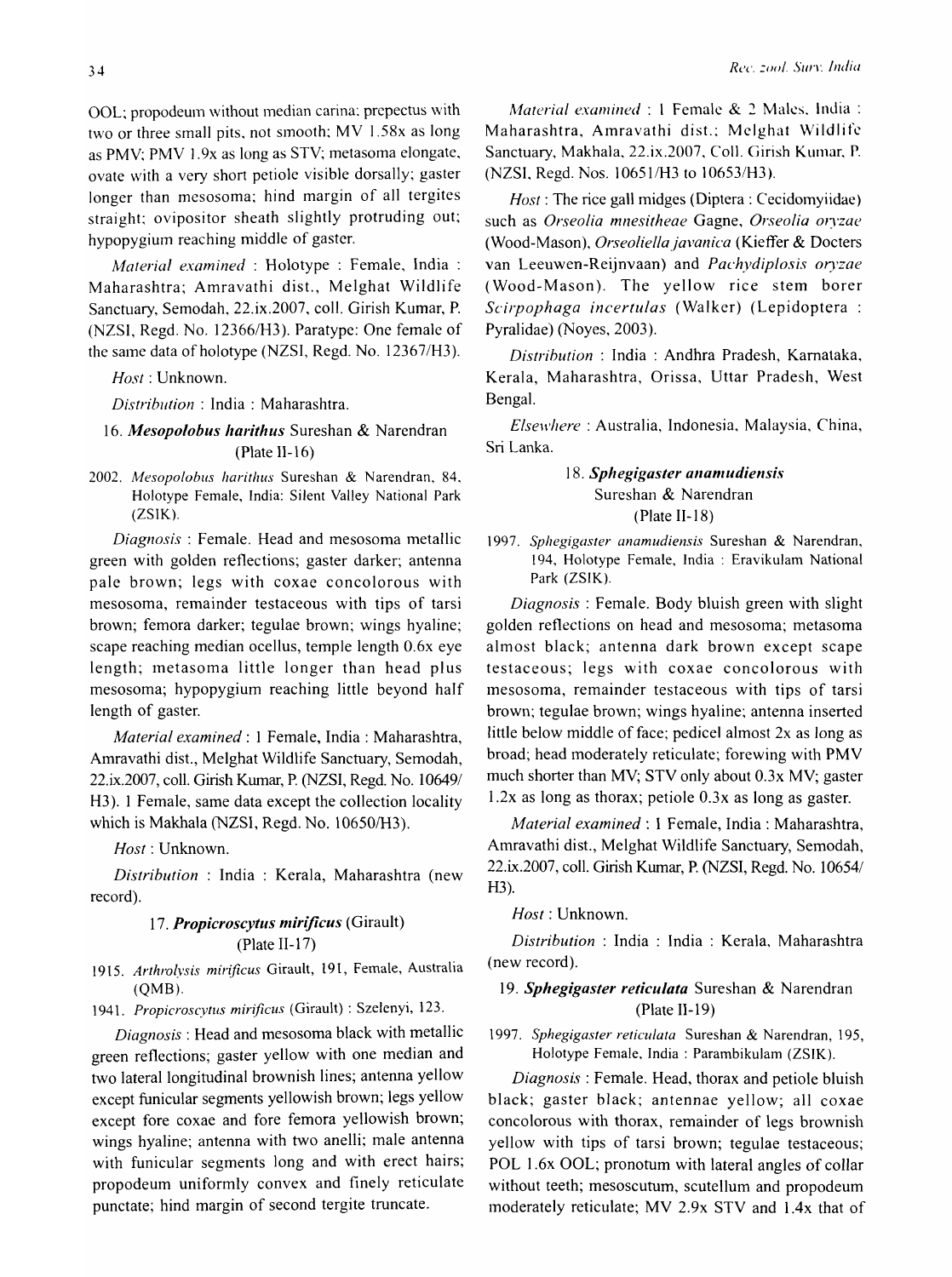PMV; petiole moderately reticulate; gaster elongate, ovate; T1 occupying almost one third length of gaster, hind margin straight; T2 occupying more than half of gaster.

*Material examined:* 1 Female, India: Maharashtra, Amravathi dist., Melghat Wildlife Sanctuary, Semodah, 22.ix.2007, coll. Girish Kumar, P. (NZSI, Regd. No. 10655/ H3).

*Host:* Unknown.

*Distribution* : India : Kerala, Maharashtra (new record).

### *20. Sphegigaster stepicola* Boucek (Plate II-20)

1965b. *Sphegigaster stepicola* Soucek, 12, Holotype Female, Czechoslovakia (NMP).

*1971. Acroclisis melanagromyzae* Mani, 591.

*Diagnosis:* Female. Body slender, shiny black; legs relatively dark; tibiae more or less infuscate; antenna with all funicle segments transverse; F1 shorter than pedicel; gaster oval, shorter than thorax; petiole 3x as long as wide; hind margin of T1 with its middle portion truncate.

*Material examined:* 1 Female, India: Maharashtra, Amravathi dist., Melghat Wildlife Sanctuary, Semodah, 22.ix.2007, coll. Girish Kumar, P. (NZSI, Regd. No. 10656/  $H3$ ).

*Host* : *Melanogromyza* sp. and *Phytomyza* sp. (Diptera: Agromyzidae) (Noyes, 2003).

*Distribution:* India: Bihar, Delhi, Kamataka, Kerala, Maharashtra (new record), Uttar Pradesh.

*Elsewhere* : Widely distributed.

#### **SUMMARY**

In this paper, twenty species of chalcidoid wasps are identified and reported from Melghat Wildlife Sanctuary of which 9 species of Eulophidae, viz., *Aprostocetus microcosmus* (Girault), *A. kuriani* (Husain & Khan), *A. vatiata* Narendran, *Neotrichoporoides arunima* Narendran, *N beonus* Narendran, *N. doproides*  Narendran, *Tetrastichus epilachnae* (Giard), T. *taprobanensis* Ranaweera and *T. tunicus* Narendran, 2 species of Eupelmidae, viz., *Eupelmus (Eupelmus) testaceiventris* (Motschulsky) and *Neanastatus cinctiventris* Girault and 4 species of Pteromalidae, viz., *Mesopolobus harithus* Sureshan & Narendran, *Sphegigaster anamudiensis* Sureshan & Narendran, S. *reticulata* Sureshan & Narendran and S. *stepicola*  Boucek are reported here for the first time from Maharashtra state.

### ACKNOWLEDGEMENTS

We (P.G.K. & S.I.K.) are grateful to Dr. K. Venkataraman, the Director, Zoological Survey of India, Kolkata. The second author (T.C.N.) is grateful to the authorities of University of Calicut for providing research facilities. P.G.K. & S.I.K. are also grateful to Dr. Bindu, L., Scientist- C, Marine Biology Regional Centre, Zoological Survey of India, Chennai for the valuable helps during various stages of this study. P.GK. & S.I.K. sincerely thank Mr. Mridul Purakayastha, IT Assistant (Data Entry), ENVIS Centre on Faunal Diversity, ZSI, Kolkata for editing photos.

### **REFERENCES**

- Ashmead, W.H. 1888. Descriptions of some new North American Chalcididae. III : Euderinae (Hymenoptera: Chlacidoidea). *Can. Entomol.,* 20(6) : 101-107.
- Askew, R.R. and Nieves-Aldrey, J.L. 2000. The genus *Eupelmus* Dalman, 1820 (Hymenoptera, Chalcidoidea, Eupelmidae) in peninsular Spain and the Canary Islands, with taxonomic notes and descriptions of new species. *Graellsia,* 56 : 55-56.
- Boucek, Z. 1965a. Synonymic and taxonomic notes on some Chalcidoidea (Hymenoptera) with corrections of my own mistakes. *Sbormik Ent. Oddeleni Narodniho Mus. V Praze* 36 pp, 543-554.
- Boucek, Z. 1965b. A review of the chalcidoid fauna of the Moldavian SSR, with description of new species (Hymenoptera). *Sbormik Ent. Oddeleni Narodniho Mus. V Praze* **11** : 12.
- Boucek, Z. 1988. *Australasian Chalcidoidea (Hymencptera). A Biosystematic Revision of Genera of Fourteen Families, with a Reclassification of Species.* CAB International, Wallingford, U.K., 1-832 pp.
- Domenichini, G. 1966. I Tetrastichini (Hymenoptera: Eulophidae) palearctici ed I loro ospiti. *Bollettino di Zoologia Agraria e di Bachicoltura,* 6(2) : 61-205.
- Giard, A. 1896. Retard dans I' evolution determine par anhydrobiose chez un Hymenoptera chalcidien *(Lygellus epilachnae* n. gen. n. sp.). *Comptes Rendus des Seaaces. de la Societe de Biologie, Paris,* 3(10) : 837- 839.
- Girault, A.A. 1913. A few new chalcidoid hymenoptera from Queensland, Australia. *Bull. Wisconsin Nat. Hist. Soc. (new series).* 11 : 35-48.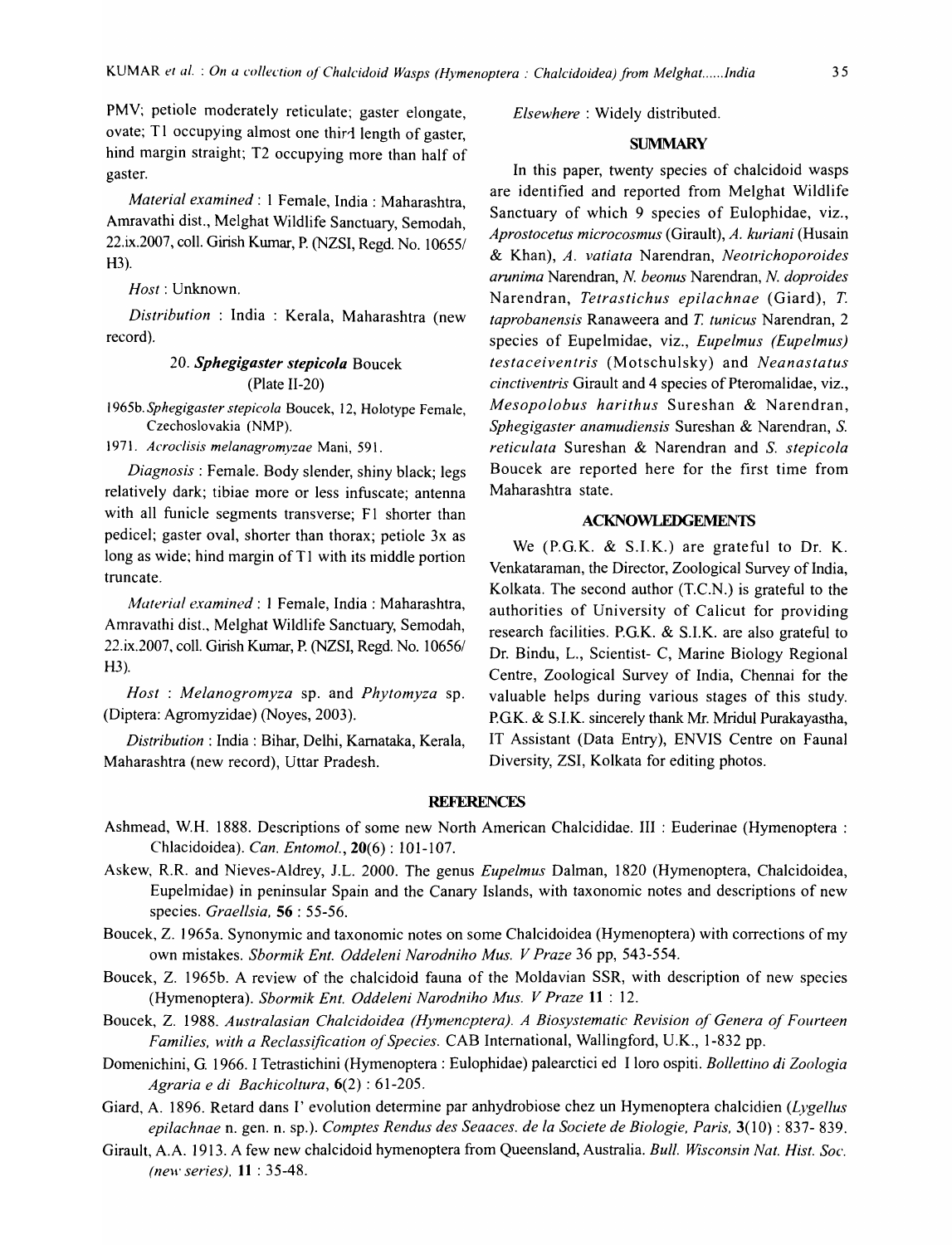- Girault, A.A. 1915. Australasian Hymenoptera Chalcidoidea VIII. The family Miscogasteridae with descriptions of new genera and species. *Mem. Queensland Mus.,* 4: 190-191.
- Girault, A.A. 1917. *Descriptiones stellarum novarum.* (Private publication).
- Graham, M. W.R. de V. 1981. Two new species of *Tetrastichus* Haliday (Hymenoptera, Chalcidoidea, Eulophidae) from Madeira. *Bocagiana,* 53 : 1-7.
- Husain, T. and Khan, M.Y. 1986. Family Eulophidae. *(In* : Subba Rao, B.R.; Hayat, M. (Eds.)-The Chalcidoidea (Insecta: Hymenoptera) of India and the adjacent countries). *Orient. Insects,* 20 : 211-245.
- Kurian, C. 1954. Descriptions of some new chalcids (parasitic Hymenoptera) from India. *Agra Univ.* J *Research (Sci.),* 3( 1) : 119-134.
- Mani, M.S. 1971. Some Chalcidoid parasites (Hymenoptera) of leaf mining Agromyzidae (Diptera). *J Nat. His!.* 5: 591-598.
- Mani, M.S. and Kurian, C. 1953. Descriptions and records of chalcids from India. *Indian J. Ent.*, **15**(1): 1-22.
- Masi, L. 1926. H. Sauter's Fonnosa Au beute. Chalcididae (Hym.). *Konowia,* 5 : 276-279.
- Motschulsky, V. De. 1863. Essai d'un catalogue des insectes de l'Ile Ceylon (Suite). *Bull. Soc. Imper. Nat. Moscou,* 36(3) : 1-153.
- Narendran, T.C. 2001. *Parasitic Hymenoptera and Biological Control:* vi + 190 pp. *Palani paramount publications, Palani, India.* (ISBN 81-85517-62-2).
- Narendran, T.C. 2007. Indian Chalcidoid Parasitoids of the Tetrastichinae (Hymenoptera: Eulophidae), *Rec. Zool. Surv. India, Occ. Paper No.* 272 : 1-386 + 5 pp plates.
- Narendran, T.C. and Girish Kumar, P. 2009. On three new species of Pteromalidae (Hymenoptera: Chalcidoidea) from Maharashtra, India. *J. Exp. Zool. India*, **12**(1): 29-34.
- Narendran, T.C., Girish Kumar, P., Santhosh, S. and liley, M.C. 2006. A revision of *Neotrichoporoides* Girault (Hymenoptera: Eulophidae) from India. *Orient. Insects,* 40 : 1-21.
- Noyes, J.S. 2003. Universal Chalcidoidea Database. http://www.nhm.ac.uk/ entomology/chacidoids. Accessed from October, 2010 updated version.
- Ranaweera,DJ.W.1950(1947). Three new species of *Tetrastichus. IndianJ. Ent.,* 9: 7-13.
- Sureshan, P.M. and Narendran, T.C. 1997. Studies on *Sphegigaster* Spinola (Hymenoptera : Chalcidoidea : Pteromalidae) from India. *Entomon,* 23(3&4) : 194-196.
- Sureshan, P.M. and Narendran, T.C. 2002. Three new species of *Mesopolobus* Westwood (Hymenoptera : Chalcidoidea : Pteromalidae) from India. *Entomon,* 27(1) : 81-84.
- Szelenyi, G. von. 1940. A lusemabode (Subcoccinella vigintiquatuorpunctata L.) es eloskodoje : *Tetrastichus jablonowskii* n. sp. *Jb. AmH. Pfl Gesundh Dienstes Budapest* (Novenyegeszsegugyi Evkonyv), 1 : 83-88.
- Szelenyi, G von. 1941. Uber die Chalcididen-Gattungen *Arthrolysis* Forst und *Picroscytus* Thoms. (Hym.). *Ann. Hist. Nat. Hung. (Zool.)* 34 pp. 117-131, 4 figs.
- Venna, M., Hayat, M. and Kazmi, S.1. 2002. The species of *Elasmus* from India (Hymenoptera: Chalcidoidea : Eulophidae). *Orient. Insects,* 36 : 245-306.
- Zhu, C.D. and Huang, D.W. 2002. A taxonomic study on Eulophidae from Guangxi, China (Hymenoptera : Chalcidoidea). *Acta Zootax. Sinica* 27(3) : 583-607.